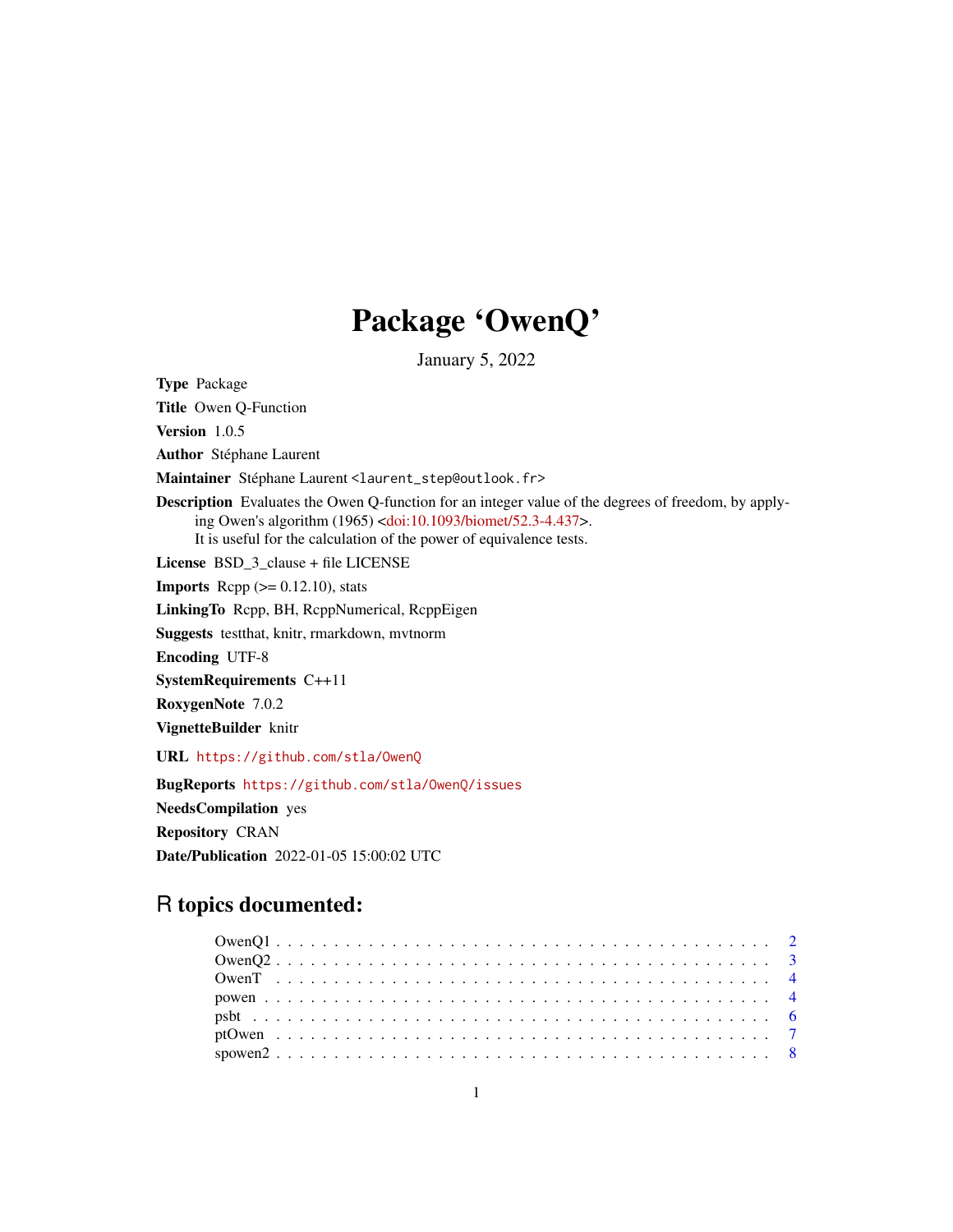#### <span id="page-1-0"></span>2 OwenQ1

#### **Index** [9](#page-8-0)

OwenQ1 *First Owen Q-function*

#### Description

Evaluates the first Owen Q-function (integral from  $0$  to  $R$ ) for an integer value of the degrees of freedom.

#### Usage

OwenQ1(nu, t, delta, R, algo = 2)

#### Arguments

| nu    | integer greater than 1, the number of degrees of freedom                                          |
|-------|---------------------------------------------------------------------------------------------------|
| t     | number, positive or negative, possibly infinite                                                   |
| delta | vector of finite numbers, with the same length as R                                               |
| R     | (upper bound of the integral) vector of finite positive numbers, with the same<br>length as delta |
| algo  | the algorithm, 1 or 2                                                                             |

#### Value

A vector of numbers between 0 and 1, the values of the integral from 0 to R.

#### Note

When the number of degrees of freedom is odd, the procedure resorts to the Owen T-function ([OwenT](#page-3-1)).

#### References

Owen, D. B. (1965). A special case of a bivariate noncentral t-distribution. *Biometrika* 52, 437-446.

```
# As R goes to Inf, OwenQ1(nu, t, delta, R) goes to pt(t, nu, delta):
OwenQ1(nu=5, t=3, delta=2, R=100)
pt(q=3, df=5, ncp=2)
```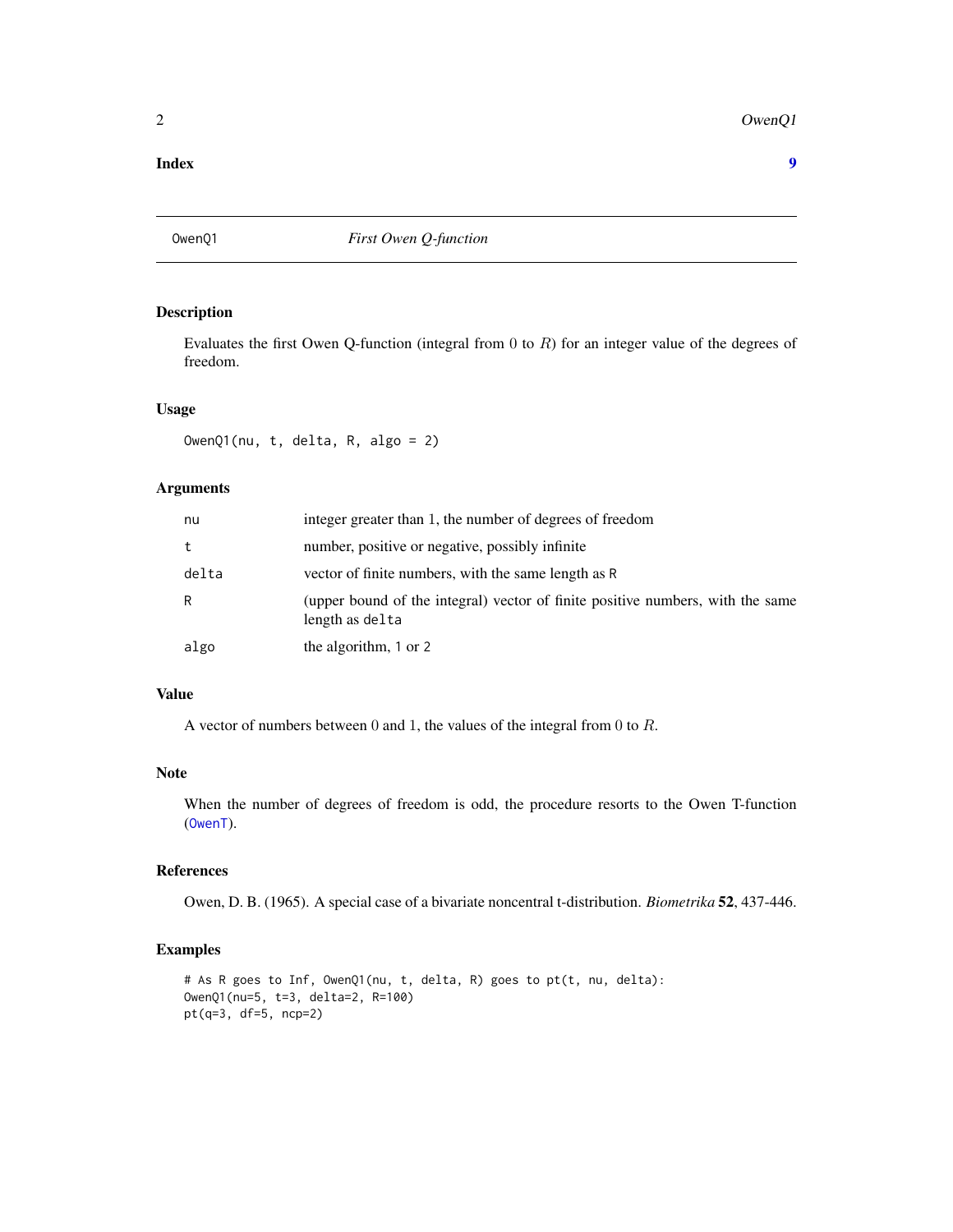<span id="page-2-0"></span>

Evaluates the second Owen Q-function (integral from R to  $\infty$ ) for an integer value of the degrees of freedom.

#### Usage

OwenQ2(nu, t, delta, R, algo = 2)

#### Arguments

| nu    | integer greater than 1, the number of degrees of freedom                                          |
|-------|---------------------------------------------------------------------------------------------------|
| t     | number, positive or negative, possibly infinite                                                   |
| delta | vector of finite numbers, with the same length as R                                               |
| R     | (lower bound of the integral) vector of finite positive numbers, with the same<br>length as delta |
| algo  | the algorithm used, 1 or 2                                                                        |

#### Value

A vector of numbers between 0 and 1, the values of the integral from R to  $\infty$ .

#### Note

When the number of degrees of freedom is odd, the procedure resorts to the Owen T-function ([OwenT](#page-3-1)).

#### References

Owen, D. B. (1965). A special case of a bivariate noncentral t-distribution. *Biometrika* 52, 437-446.

```
# OwenQ1(nu, t, delta, R) + OwenQ2(nu, t, delta, R) equals pt(t, nu, delta):
OwenQ1(nu=5, t=3, delta=2, R=1) + OwenQ2(nu=5, t=3, delta=2, R=1)
pt(q=3, df=5, ncp=2)
```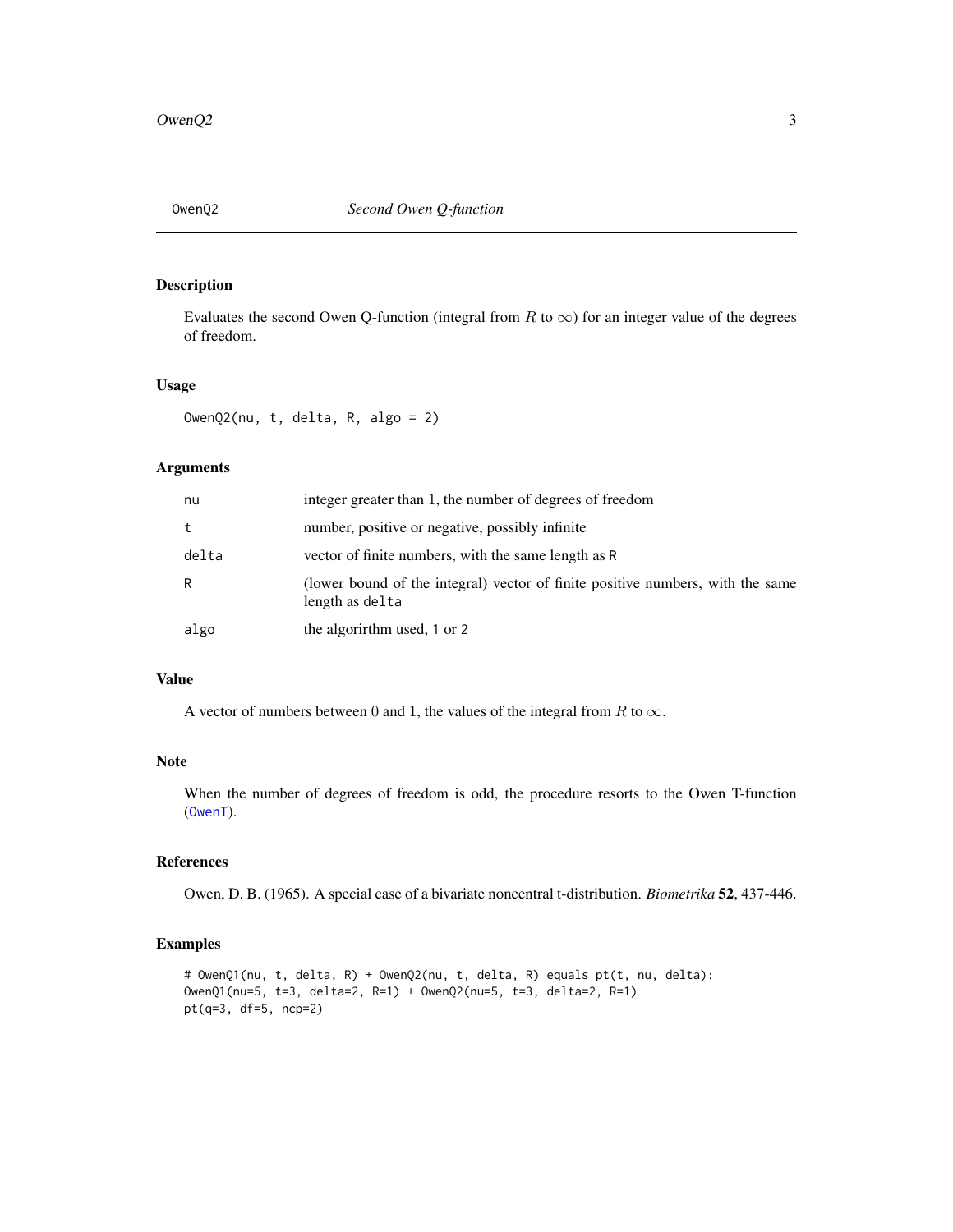<span id="page-3-1"></span><span id="page-3-0"></span>

Evaluates the Owen T-function.

#### Usage

OwenT(h, a)

#### Arguments

| h | numeric scalar |
|---|----------------|
| a | numeric scalar |

#### Details

This is a port of the function owens\_t of the boost collection of C++ libraries.

#### Value

A number between 0 and 0.25.

#### References

Owen, D. B. (1956). Tables for computing bivariate normal probabilities. *Ann. Math. Statist.* 27, 1075-1090.

#### Examples

```
integrate(function(x) pnorm(1+2*x)^2*dnorm(x), lower=-Inf, upper=Inf)
pnorm(1/sqrt(5)) - 2*OwenT(1/sqrt(5), 1/3)
```
<span id="page-3-2"></span>

powen *Owen distribution functions when* δ*\_*1 > δ*\_*2

#### <span id="page-3-3"></span>Description

Evaluates the Owen distribution functions when the noncentrality parameters satisfy  $\delta_1 > \delta_2$  and the number of degrees of freedom is integer.

- powen1 evaluates  $P(T_1 \le t_1, T_2 \le t_2)$  (Owen's equality 8)
- powen2 evaluates  $P(T_1 \le t_1, T_2 > t_2)$  (Owen's equality 9)
- powen3 evaluates  $P(T_1 > t_1, T_2 > t_2)$  (Owen's equality 10)
- powen4 evaluates  $P(T_1 > t_1, T_2 \le t_2)$  (Owen's equality 11)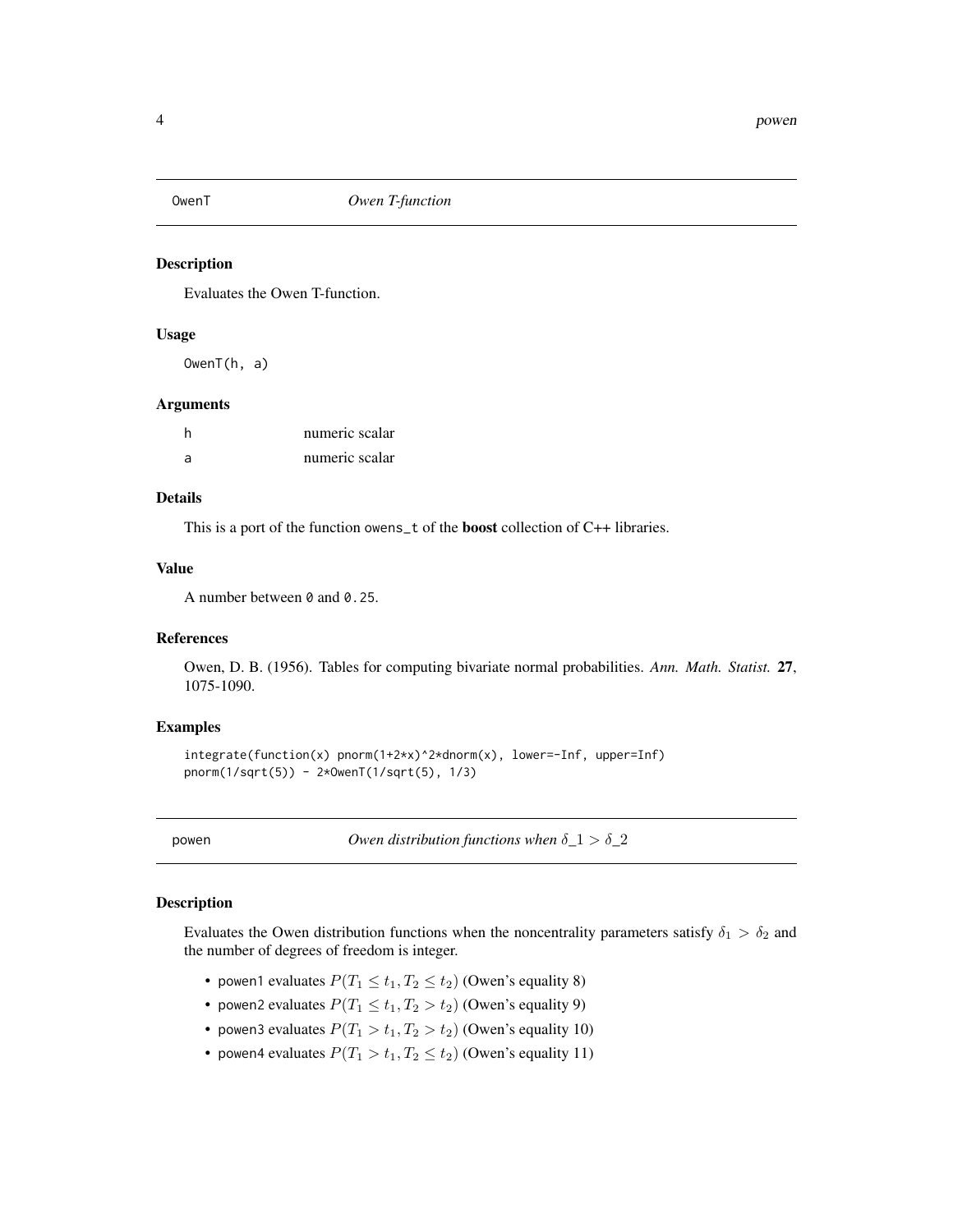<span id="page-4-0"></span>powen 55 and 55 and 55 and 55 and 55 and 55 and 55 and 55 and 55 and 55 and 55 and 55 and 55 and 55 and 55 and 55 and 55 and 55 and 55 and 55 and 55 and 55 and 55 and 55 and 55 and 55 and 55 and 55 and 55 and 55 and 55 and

#### Usage

```
powen1(nu, t1, t2, delta1, delta2, algo = 2)
powen2(nu, t1, t2, delta1, delta2, algo = 2)
powen3(nu, t1, t2, delta1, delta2, algo = 2)
powen4(nu, t1, t2, delta1, delta2, algo = 2)
```
#### **Arguments**

| nu     | integer greater than 1, the number of degrees of freedom; infinite allowed                                                                |
|--------|-------------------------------------------------------------------------------------------------------------------------------------------|
| t1, t2 | two numbers, positive or negative, possible infinite                                                                                      |
|        | delta1, delta2 two vectors of possibly infinite numbers with the same length, the noncentrality<br>parameters; must satisfy delta1>delta2 |
| algo   | the algorithm used, 1 or 2                                                                                                                |

#### Value

A vector of numbers between 0 and 1, possibly containing some NaN.

#### Note

When the number of degrees of freedom is odd, the procedure resorts to the Owen T-function ([OwenT](#page-3-1)).

#### References

Owen, D. B. (1965). A special case of a bivariate noncentral t-distribution. *Biometrika* 52, 437-446.

#### See Also

Use [psbt](#page-5-1) for general values of delta1 and delta2.

```
nu=5; t1=2; t2=1; delta1=3; delta2=2
# Wolfram integration gives 0.1394458271284726
( p1 <- powen1(nu, t1, t2, delta1, delta2) )
# Wolfram integration gives 0.0353568969628651
( p2 <- powen2(nu, t1, t2, delta1, delta2) )
# Wolfram integration gives 0.806507459306199
( p3 <- powen3(nu, t1, t2, delta1, delta2) )
# Wolfram integration gives 0.018689824158
( p4 <- powen4(nu, t1, t2, delta1, delta2) )
# the sum should be 1
p1+p2+p3+p4
```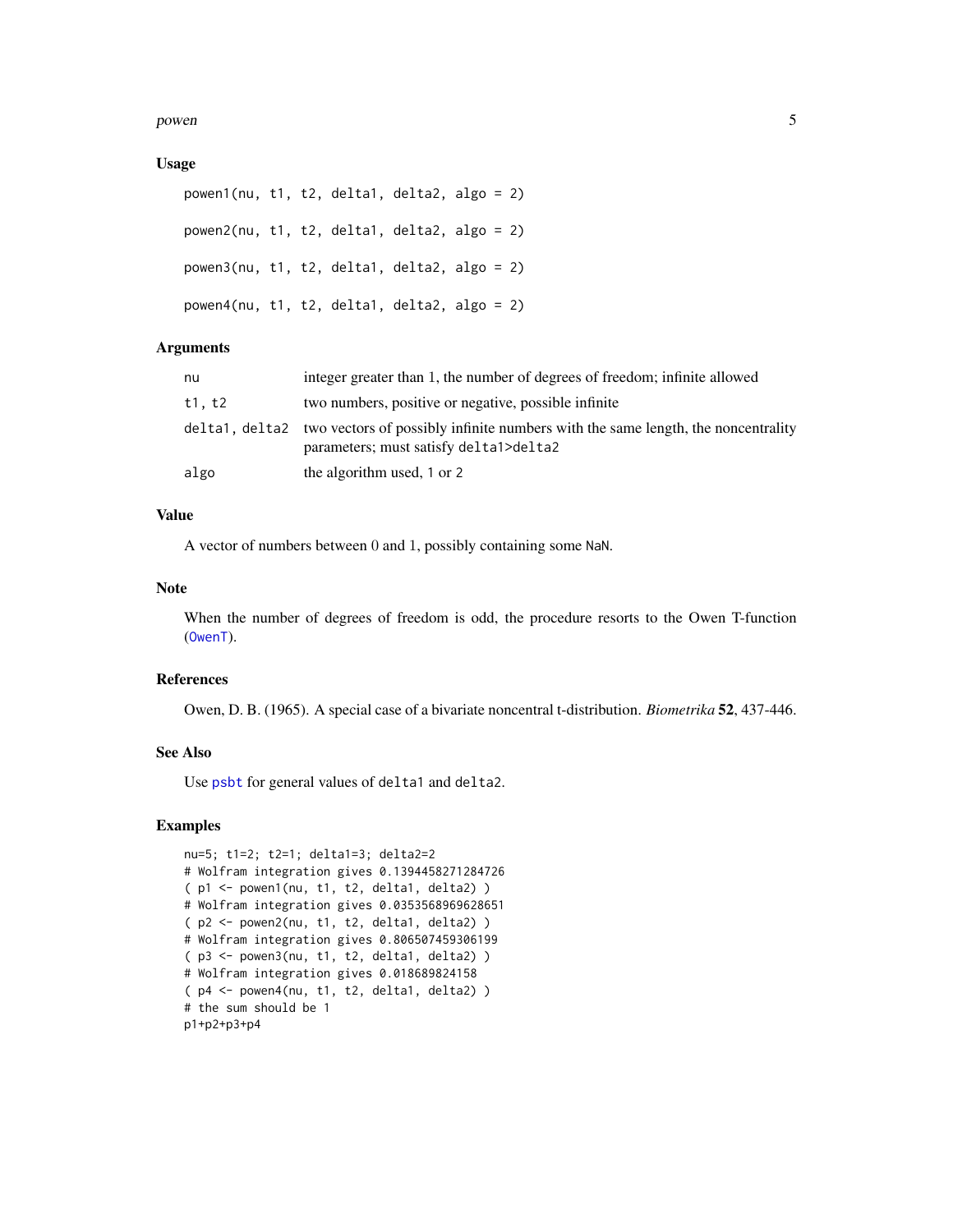<span id="page-5-1"></span><span id="page-5-0"></span>Evaluates the Owen cumulative distribution function for an integer number of degrees of freedom.

- psbt1 evaluates  $P(T_1 \le t_1, T_2 \le t_2)$
- psbt2 evaluates  $P(T_1 \le t_1, T_2 > t_2)$
- psbt3 evaluates  $P(T_1 > t_1, T_2 > t_2)$
- psbt4 evaluates  $P(T_1 > t_1, T_2 \le t_2)$

#### Usage

```
psbt1(nu, t1, t2, delta1, delta2, algo = 2)
psbt2(nu, t1, t2, delta1, delta2, algo = 2)
psbt3(nu, t1, t2, delta1, delta2, algo = 2)
psbt4(nu, t1, t2, delta1, delta2, algo = 2)
```
#### Arguments

| nu     | integer greater than 1, the number of degrees of freedom; infinite allowed                                    |
|--------|---------------------------------------------------------------------------------------------------------------|
| t1, t2 | two numbers, positive or negative, possibly infinite                                                          |
|        | delta1, delta2 two vectors of possibly infinite numbers with the same length, the noncentrality<br>parameters |
| algo   | the algorithm used, 1 or 2                                                                                    |

#### Value

A vector of numbers between 0 and 1, possibly containing some NaN.

#### Note

When the number of degrees of freedom is odd, the procedure resorts to the Owen T-function ([OwenT](#page-3-1)).

#### References

Owen, D. B. (1965). A special case of a bivariate noncentral t-distribution. *Biometrika* 52, 437-446.

#### See Also

It is better to use [powen](#page-3-2) if delta1>delta2.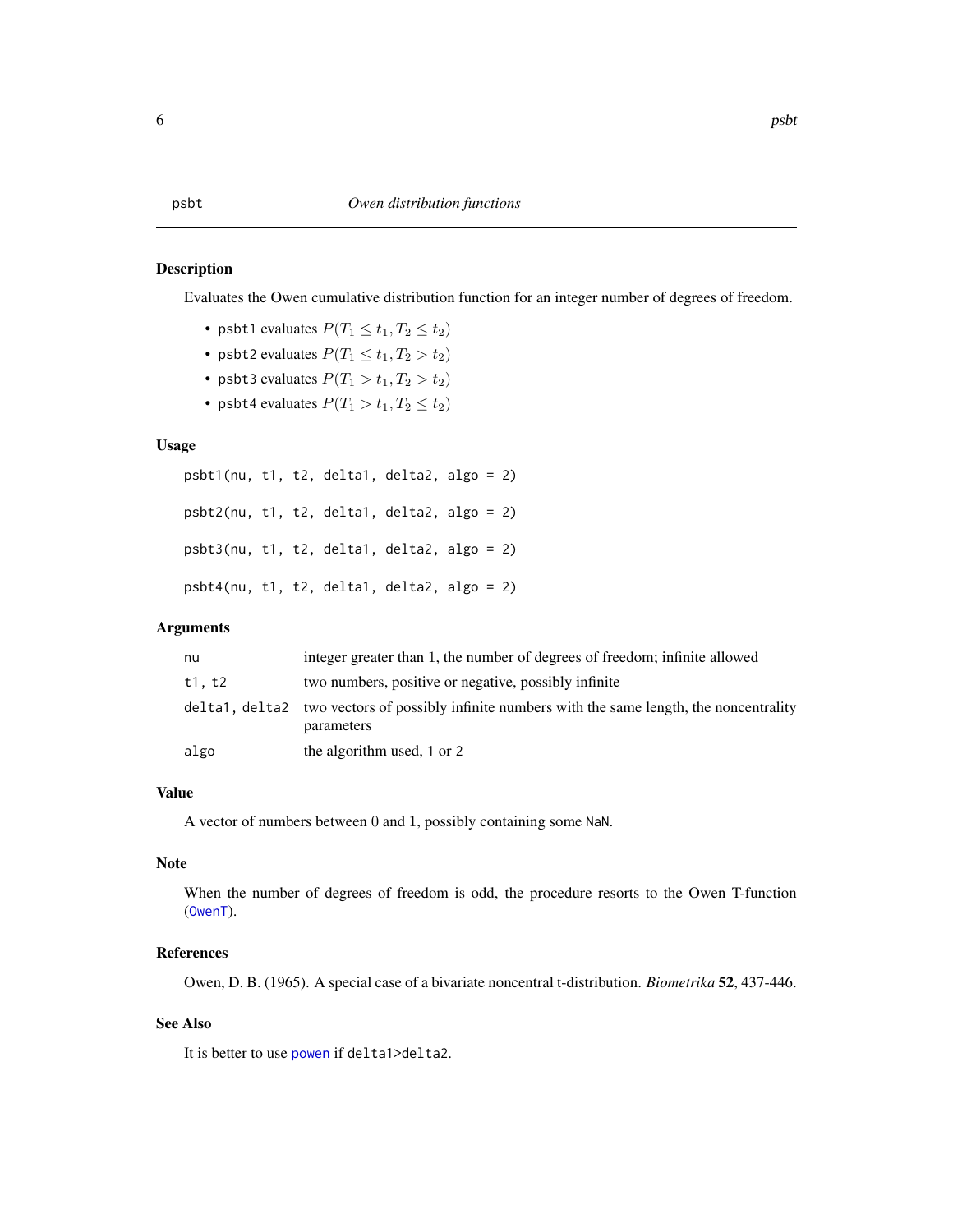#### <span id="page-6-0"></span>ptOwen 2008 and 2008 and 2008 and 2008 and 2008 and 2008 and 2008 and 2008 and 2008 and 2008 and 2008 and 2008

#### Examples

```
nu=5; t1=1; t2=2; delta1=2; delta2=3
( p1 <- psbt1(nu, t1, t2, delta1, delta2) )
( p2 <- psbt2(nu, t1, t2, delta1, delta2) )
( p3 <- psbt3(nu, t1, t2, delta1, delta2) )
( p4 <- psbt4(nu, t1, t2, delta1, delta2) )
# the sum should be 1
p1+p2+p3+p4
```
ptOwen *Student CDF with integer number of degrees of freedom*

#### Description

Cumulative distribution function of the noncentrel Student distribution with an integer number of degrees of freedom.

#### Usage

ptOwen(q, nu, delta = 0)

#### **Arguments**

|       | quantile, a finite number                                                   |
|-------|-----------------------------------------------------------------------------|
| nu    | integer greater than 1, the number of degrees of freedom; possibly infinite |
| delta | numeric vector of noncentrality parameters; possibly infinite               |

#### Value

Numeric vector, the CDF evaluated at q.

#### Note

The results are theoretically exact when the number of degrees of freedom is even. When odd, the procedure resorts to the Owen T-function.

#### References

Owen, D. B. (1965). A special case of a bivariate noncentral t-distribution. *Biometrika* 52, 437-446.

```
pt0wen(2, 3) - pt(2, 3)pt0wen(2, 3, delta=1) - pt(2, 3, nep=1)
```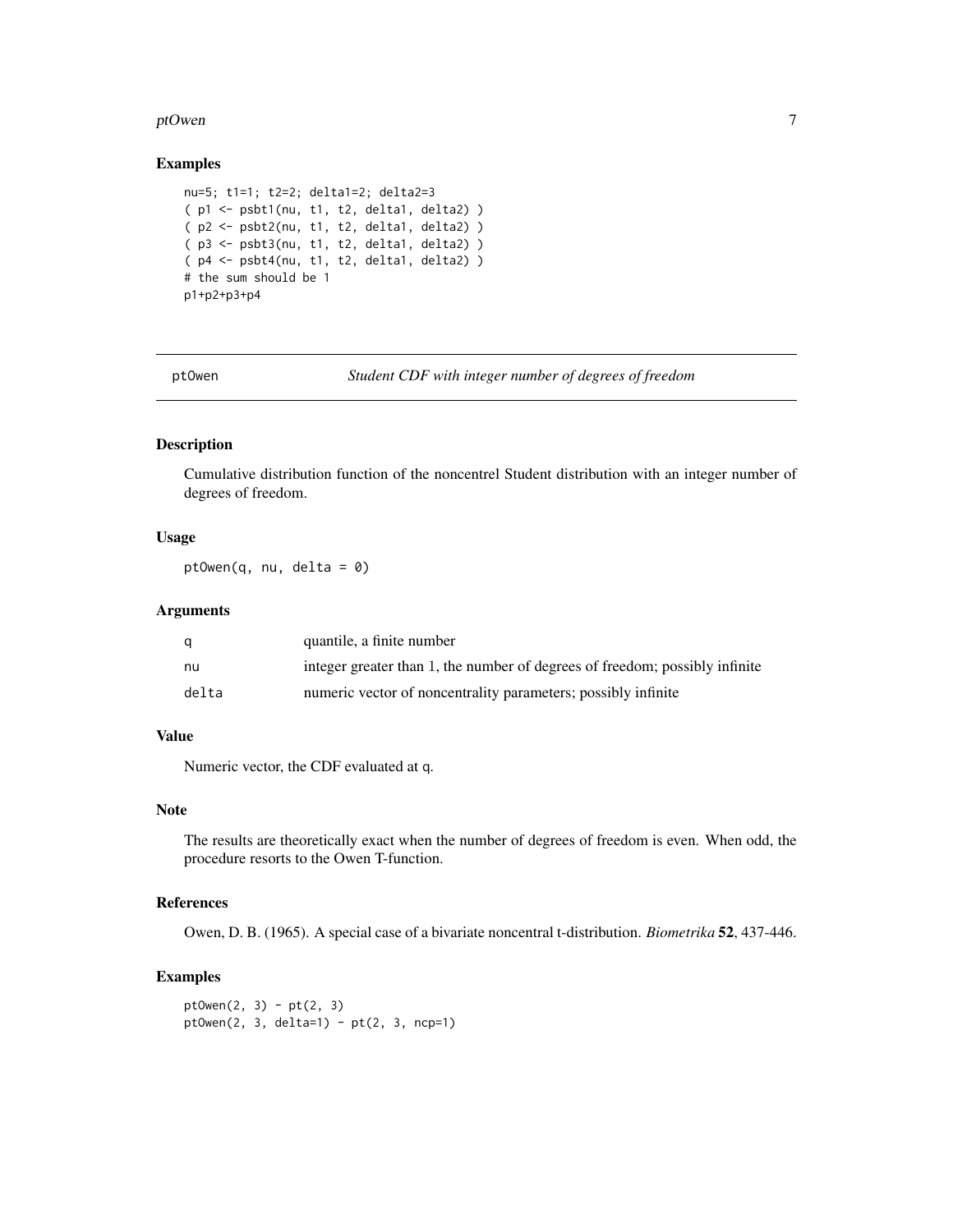<span id="page-7-0"></span>

Evaluation of the second Owen distribution function in a special case (see details).

#### Usage

spowen2(nu, t, delta, algo = 2)

#### Arguments

| nu    | positive integer, possibly infinite |
|-------|-------------------------------------|
| t.    | positive number                     |
| delta | vector of positive numbers          |
| algo  | the algorithm used, 1 or 2          |

#### Details

The value of spowen2(nu,t,delta) is the same as the value of powen2(nu,t,-t,delta,-delta), but it is evaluated more efficiently.

#### Value

A vector of numbers between 0 and 1.

#### See Also

[powen2](#page-3-3)

#### Examples

spowen2(4, 1, 2) == powen2(4, 1, -1, 2, -2)